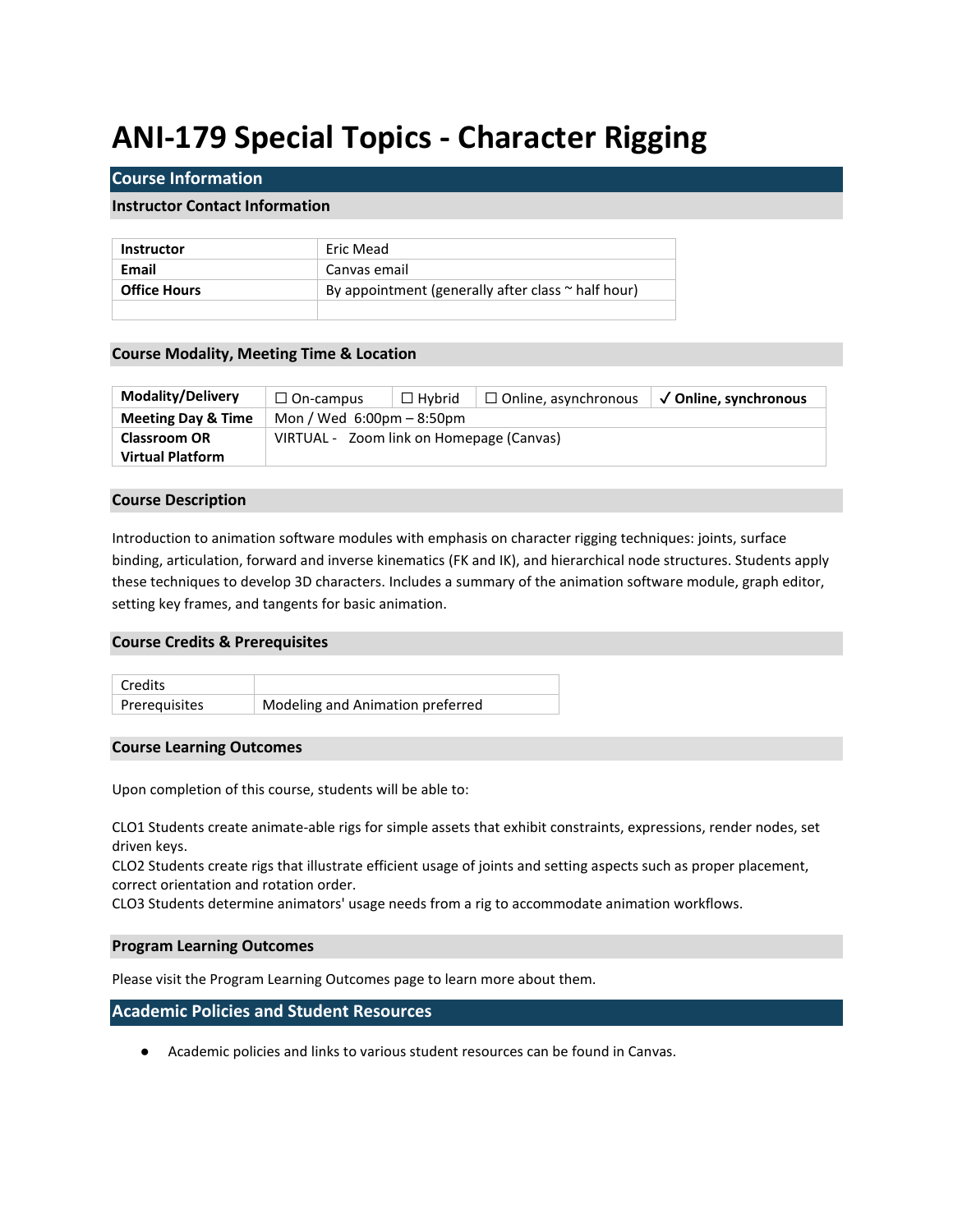## **University Grading Scale**

| <b>Letter Grade</b>                        | <b>Grade Points/Credit</b> |
|--------------------------------------------|----------------------------|
| $A+$ , $A$                                 | 4.0                        |
| А-                                         | 3.7                        |
| B+                                         | 3.3                        |
| B                                          | 3.0                        |
| <b>B-</b>                                  | 2.7                        |
| $C+$                                       | 2.3                        |
| $\mathbf C$                                | 2.0                        |
| $C -$                                      | 1.7                        |
| D+                                         | 1.3                        |
| D                                          | 1.0                        |
| D-                                         | 0.7                        |
| F                                          | 0.0                        |
| <b>WU, NC, CR, I, IC,</b><br>AU, W, WB, RP | 0.0                        |

## **Assignment Group Weighting**

| <b>Assignment Group</b> | % of Grade<br>(Weight) |
|-------------------------|------------------------|
| Assignments             | 50%                    |
| Exercises               | 10%                    |
| Midterm                 | 10%                    |
| <b>Final Project</b>    | 20%                    |
| Participation           | 10%                    |
| Total:                  | 100%                   |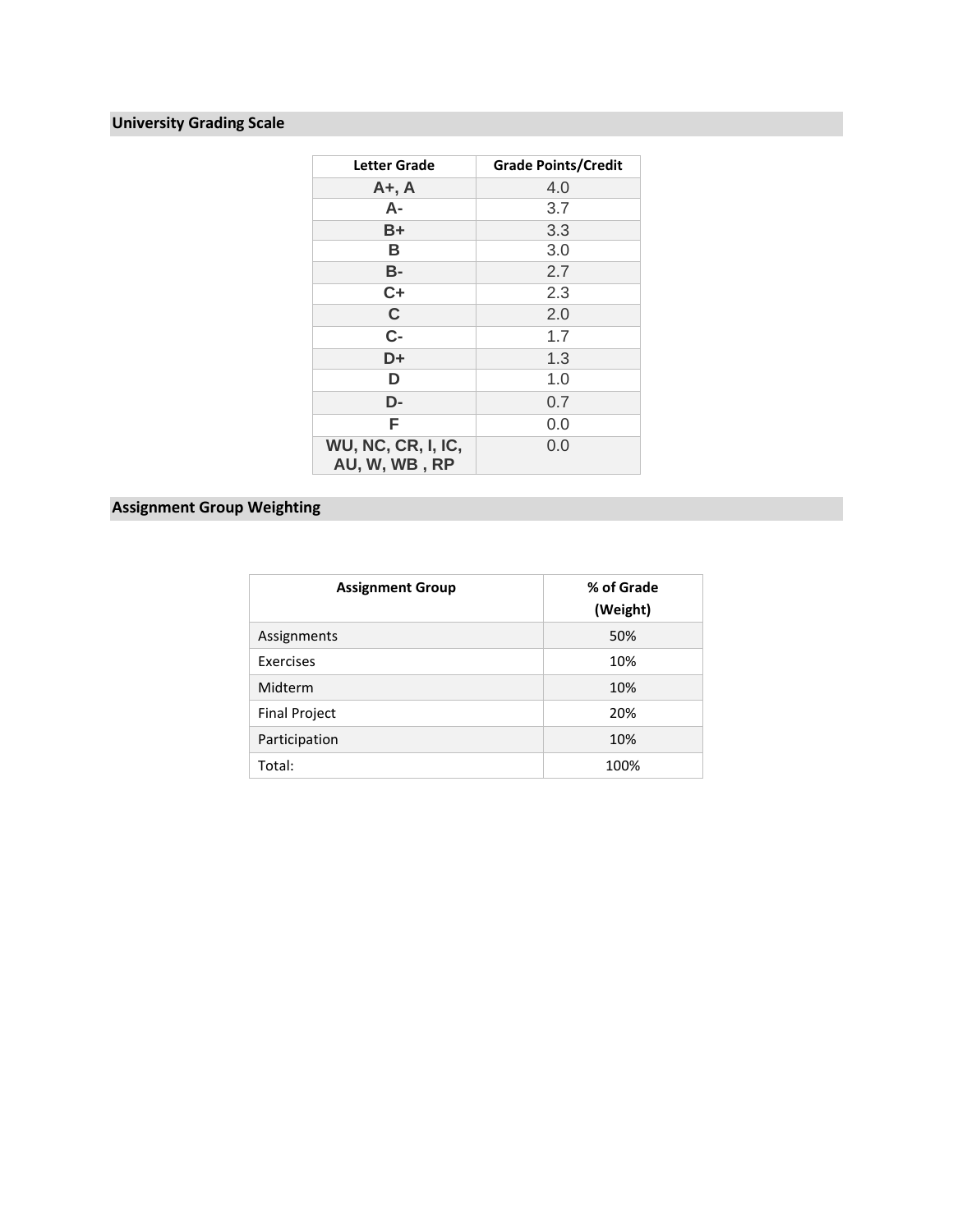## **Course Protocol and Grading Policies**

## **Course Protocol**

- 1. Attendance is required at all class meetings online. Your attendance will affect your participation since you will be unable to participate if you are not in class.
- 2. Students are expected to participate actively asking and answering relevant questions in class. Students are also encouraged to help their classmates as a part of participation. These behaviors will be noted and incorporated into the 10% participation component of their grade at the discretion of the teacher.
- 3. Mobile devices may not be used during class for anything except (potentially) connecting to the class meeting itself. Any emergency usage of a mobile device must be taken offline. Computers may be used only for class related work.

# 4. **Cameras and microphones must remain ON in the meeting during class time.**

You will not be counted as in attendance if you are not visible on your camera in the meeting. You must make certain you are in a quiet environment in which you can focus on the class during class time. Excessive distractions or turning off your camera will result in you being asked to leave the meetings.

5. You must know how to operate the "push-to-talk" functions of the meeting software (in the event muting is required) and how to share your screen for presenting your work to the instructor and the class during meetings. Familiarize yourself with the meeting software thoroughly BEFORE the course begins.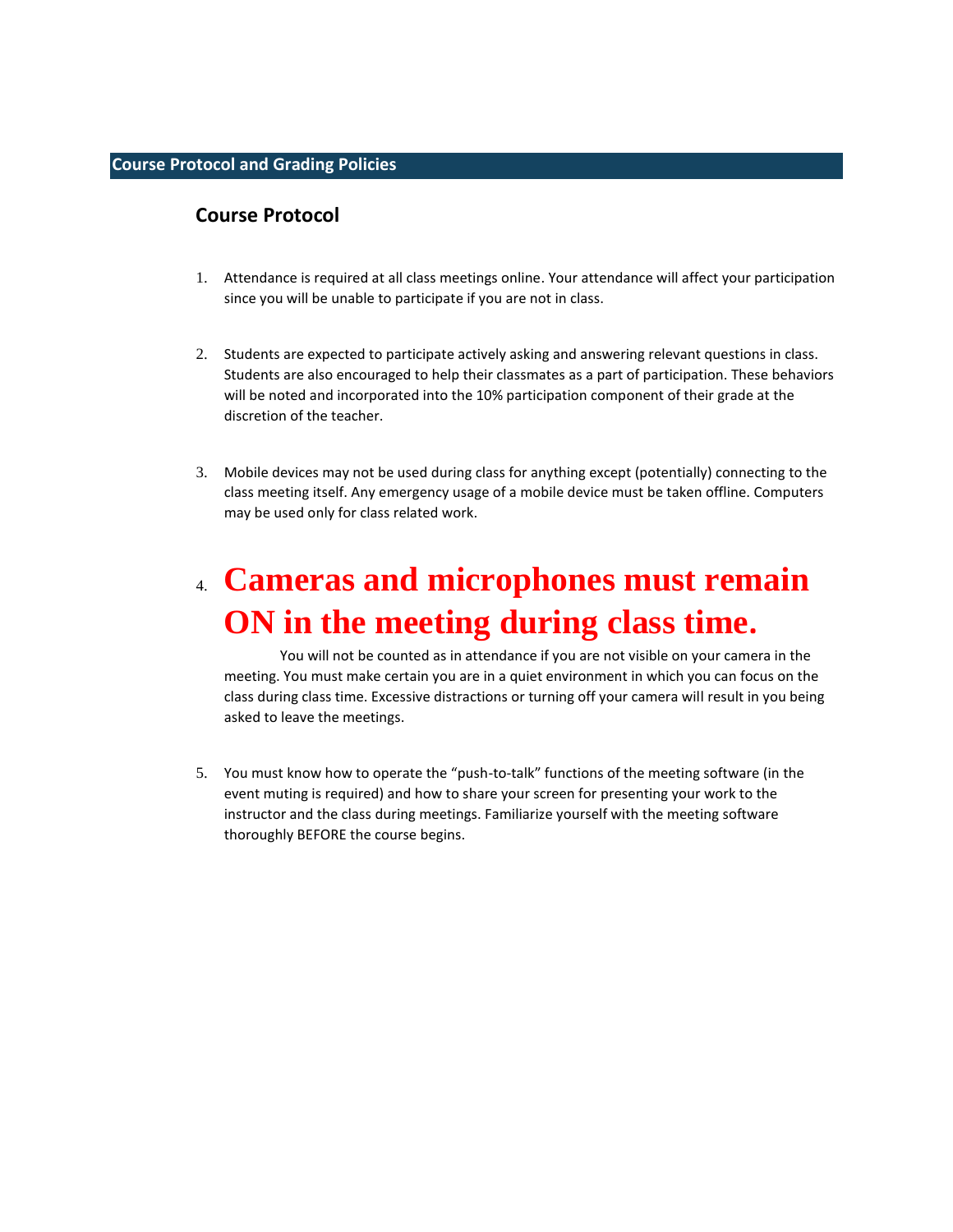## **Late-Homework / Assignment Policy**

1. This course does not allow late homework/assignments.

# 2. **Late / missed assignments will not be accepted for credit and will receive ZERO points.**

Late / missed assignments can be turned in to receive feedback (but will receive zero points).

- 3. "Makeup" Extra Credit is offered to make up for late/missed assignments, and it must be arranged per missed assignment with the instructor. The student will need to propose an assignment, and, upon instructor approval, complete it within one week to receive any credit. Makeup Extra Credit assignments will generally be worth 50% of the associated missed/late assignment –meaning that you will only be able to make up half the total credit missed. Additionally, there are generally "Open Extra Credit" projects which can be considered Makeup Extra Credit for makeup purposes, but they will only count for makeup purposes in that case. That is, open extra credit opportunities cannot count for both open extra credit and makeup extra credit.
- 4. Midterm and Final projects/assignments will NOT be accepted late for credit, and there will be no Makeup Extra Credit allowed for them. Additionally, no assignments will be accepted for credit after the last day of classes (as per the academic calendar) in the semester.

# 5. **RESUBMISSION POLICY:**

Assignments may be re-submitted with corrections/completions, provided they were initially turned in by the deadline. These re-submissions will be re-graded, and your overall grade for the assignment will be computed as follows:

> $([1st attempt] * 0.2) + ([2nd attempt] * 0.8)]$  OR The 1st attempt grade if that is higher.

 For example: 1st attempt = 70%, 2nd attempt = 100%  $--->$   $(0.7 * 0.2) + (1.00 * 0.8) = 0.94$  assignment grade

This policy applies to all homework/assignments submitted except in those cases of a medical or bereavement circumstances. These situations need to be documented and communicated in writing to a Student Life Advisor. In the case of medical or bereavement, the student is responsible for contacting their faculty to arrange new deadlines for homework and assignments.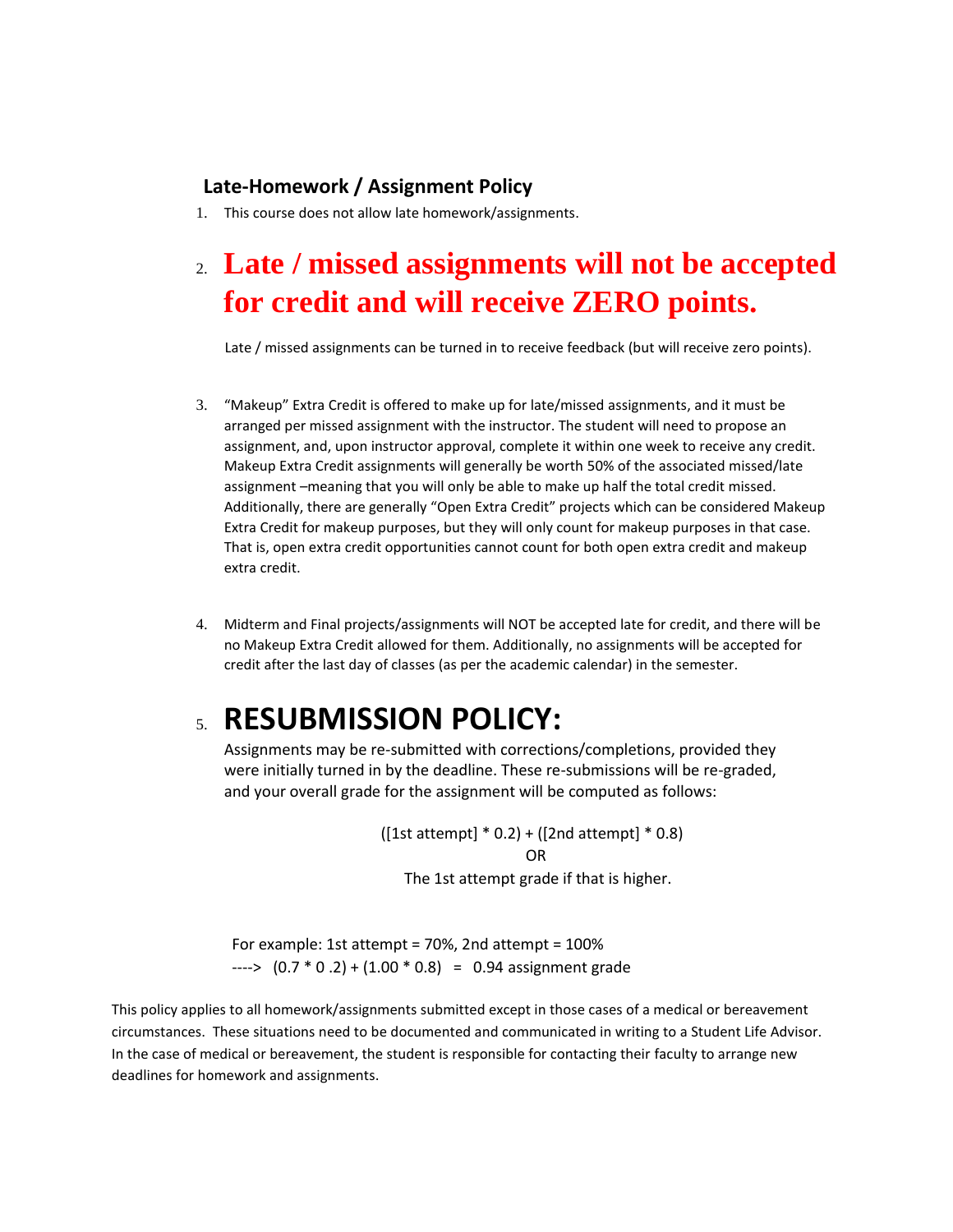## **Course Supplies and Materials**

#### **Textbooks**

A camera and a microphone for use in the meeting is **REQUIRED**. They must be turned on and used throughout the course.

There are no required textbooks for this course.

An ability to access the internet and connect to the class meeting and Canvas is required, and you must know how to navigate them both well.

(Zoom)<https://zoom.us/>

(Canvas) <https://sjsu.instructure.com/>

### **Required Software**

Any version of Autodesk Maya is required

(free education licenses are available: https://knowledge.autodesk.com/customerservice/accountmanagement/education-program/create-education-account)

The college usually uses the most recent version in the on-campus and virtual labs. However, any version is acceptable for this course. Please let the instructor know if you are using the MOST recent versions (occasionally there are mid-year updates available that will not be installed yet on Campus, and the instructor does not follow updates generally).

Software required for coursework may be provided in on-campus/virtual computer labs. Students are advised that many applications are available for free or at a reduced cost for educational use. Students may also be able to access campus computer labs. Please check with the department and/or IT for access.

## **Suggested Resources (not required):**

www.3dtotal.com and similar websites have an enormous amount of free tutorials and information

http://www.jahirulamin.com/introduction-to-rigging-in-maya contains free rigging tutorials from Jahirul Amin

#### The Art of Rigging (A Definitive Guide to Character Technical Direction with Alias Maya, Volume 1)

Excellent book, but not necessary at all for this course. However, very thorough and timeless, and there are three volumes which take rigging to a very sophisticated level.

ISBN-13: 978-0976800309

ISBN-10: 0976800306

(Series: The Art of Rigging, Volume 1-3 Author Kiaran Ritchie, Jake Callery, and Karim Biri)